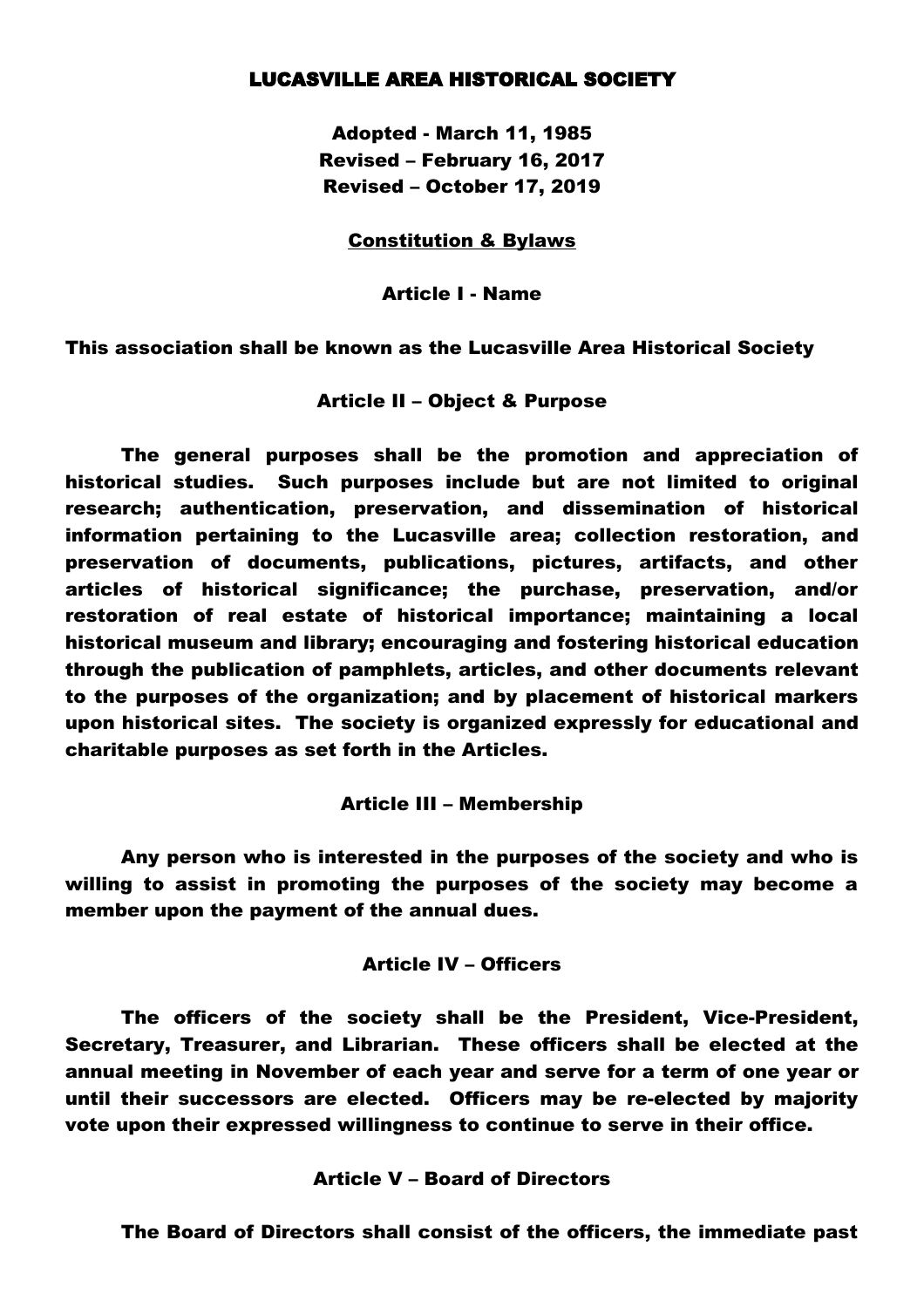president, and the chair of each permanent committee and shall act on behalf of the society if an emergency situation arises between regularly scheduled meetings. The Board of Directors shall meet or be surveyed for action on any matter at the call of the President.

### Article VI – Meetings

The regular meetings of the society shall be monthly with a minimum of ten (10) per year. The November meeting shall be the annual meeting.

## Article VII – Elections

At the September meeting a Nominating Committee of three members who are not officers shall be selected by the President. It shall be their duty to present a slate of officers whose consent to serve has been previously obtained. After further nominations have been called for from the floor at the November meeting, nominations will be closed and voting will proceed by secret ballot. If an office has only one nomination, the vote will be by acclamation for that office. It shall be the duty of the Nominating Committee to count the ballots. The terms of office shall be from January 1 to December 31 of each year. Special elections may be called during the year should a vacancy occur, with nominations coming from the floor at a regular meeting.

### Article VIII – Quorum

A quorum of the society shall consist of at least five. A quorum of the Board of Directors shall be at least four, with at least two of these being officers. Votes of the Board of Directors may be by written proxy given to other member of the Board.

## Article IX – Amendments

The Constitution and Bylaws may be amended at any regular meeting of the society by a two-thirds vote of the members present provided the entire membership has been informed of the proposed amendment at least two weeks before the vote occurs. Notification may be by mail, email, text, phone, or publication in an area newspaper.

## Article X – Dues

The annual dues of the society shall be: \$5.00 per year for an individual basic membership; \$25.00 per year for an individual membership including access to LAHS archives; and \$100.00 for an individual lifetime membership which includes access to LAHS archives.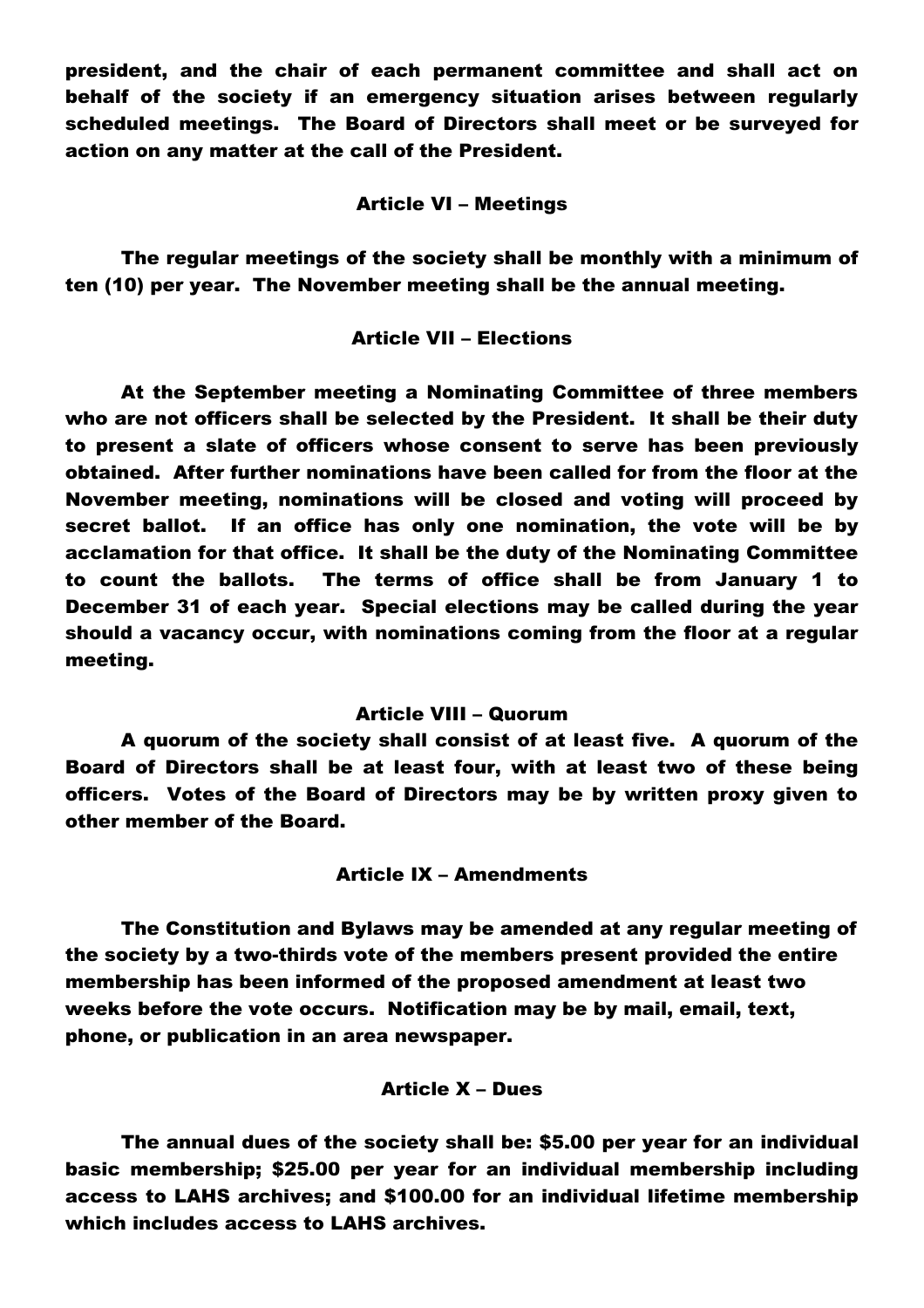# Article XI – Duties of the Officers

The President shall preside at all meetings of the Society and serve on all committees. It shall be the duty of the President to appoint chairpersons and other members to all committees.

The Vice-President shall serve in the President's place if he/she is unavoidably absent.

It shall be the duty of the Secretary to keep the minutes of all meetings and inform members of upcoming meetings if requested. The secretary shall attend to all correspondence of the society as needed.

It shall be the duty of the Treasurer to receive membership dues, keep an accurate membership roster, and receive funds and pay such bills are approved by the society.

It shall be the duty of the Librarian to maintain the archived materials of the society and assist anyone desiring to use the archives for research purposes at a time mutually acceptable to the researcher and the Librarian.

# Article XII – Committees

An Education Committee of three members shall be appointed to promote the dissemination of local history in the schools and the community.

An Archive Committee of the Librarian and two members shall be appointed to assist in the cataloging, storage, and maintenance of the society's materials. The members of this committee will also assist in scheduling times for the society's archives to be used for research.

An Audit Committee of two members who are not officers may be appointed by the President to perform an audit of the financial records of the society. At a minimum, the records shall be audited at least every five years. An audit will be mandatory in the event a new Treasurer is elected and shall be performed before the new Treasurer begins their term of office.

The President may appoint other committees for special purposes as needed. These ad hoc committees shall be dissolved upon completion of the purpose for which they were appointed.

# Article XIII – Order of Business

The order of business at all meetings shall be: Call to Order, Recognition of Visitors, Secretary's Report, Treasurer's Report, Committee Reports, Old Business, New Business, Setting of Next Meeting Date, and Adjournment. All actions of the membership in meetings shall be by member motion, second of the motion, discussion, and voice vote on the motion.